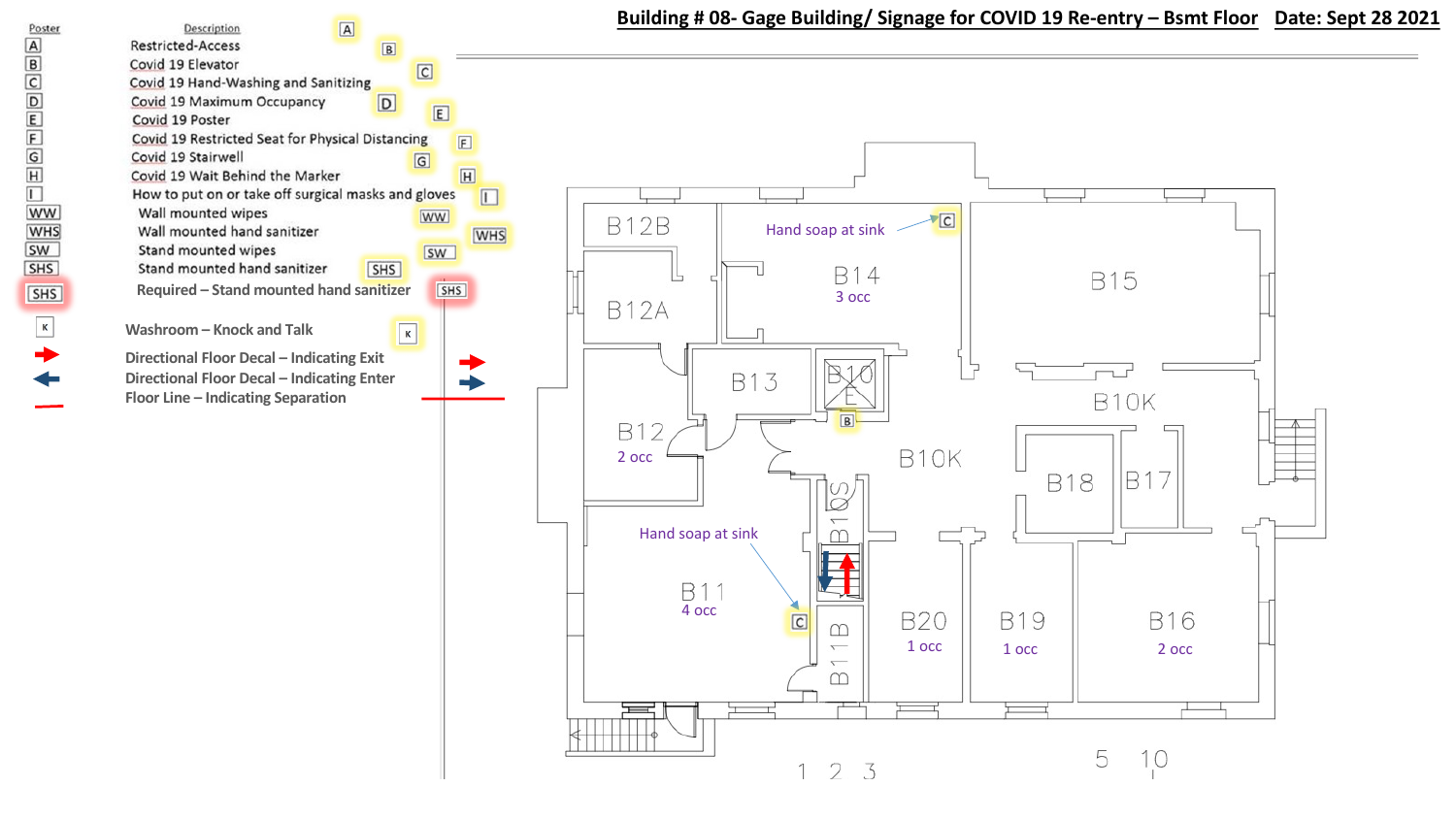





5  $10$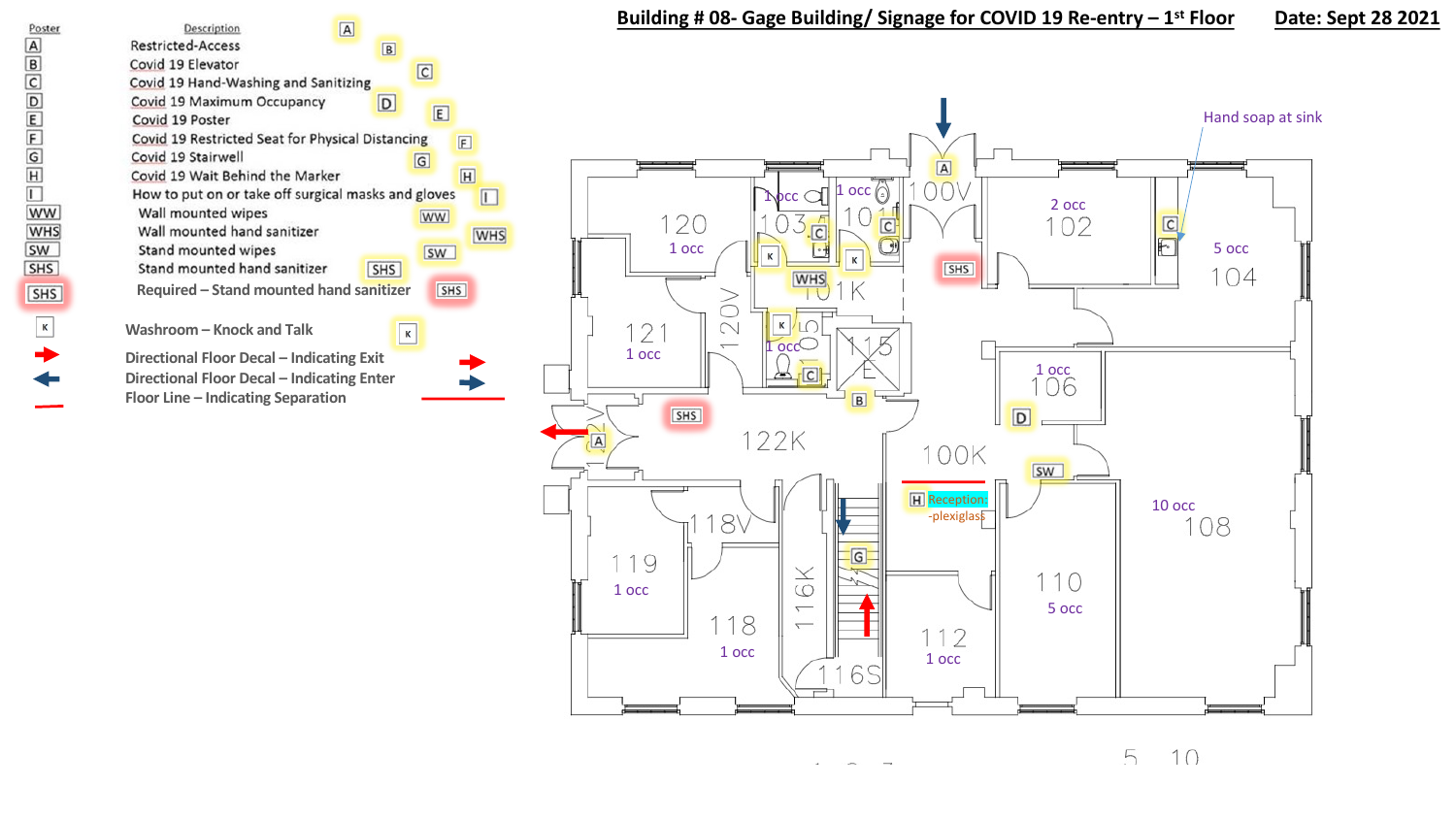